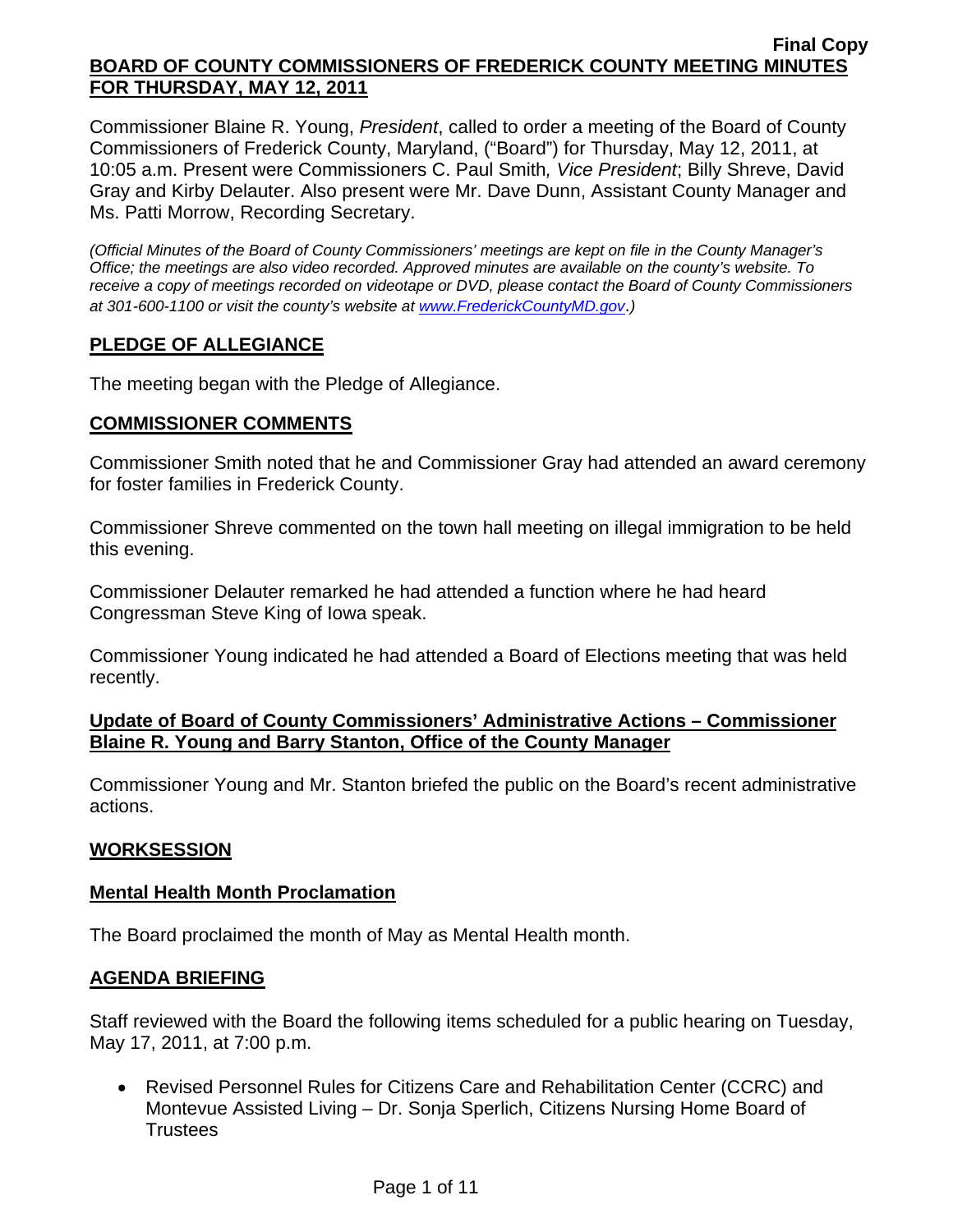• Zoning Text Amendment #ZT-11-01 – Proposed Ordinance to Amend Certain Sections of the Frederick County Code – Eric Soter and Shawna Lemonds, Community Development Division

## **CONSENT AGENDA**

The following items were presented on the consent agenda:

## BID AWARD

• Purchasing Memo #11-177 - Bid #11-CP-73, Full Depth Reclamation of Various Roadways Award to: C.J. Miller, LLC Award amount: Estimated total of \$779,735.10

# BUDGET TRANSFER

• #BT-11-154, Housing, Citizens Services Division

# GRANTS

- Governor's Office of Crime Control and Prevention 2011 Body Armor for Local Law Enforcement (BARM) Grant Program – Marty Gallagher, Sheriff's Office
- Continuing Education Grant and Budget Transfer for Frederick County Public Libraries Darrell Batson, Frederick County Public Libraries

Mr. Tom Meunier, Public Works Division, commented on purchasing memo #11-177 – full depth reclamation of various roadways. Commissioner Delauter requested staff to provide an annual report on roadway maintenance.

Commissioner Smith moved to approve the consent agenda as presented. Commissioner Shreve seconded the motion that passed 5-0.

### **ADMINISTRATIVE BUSINESS**

# **Work Change Directive No. 12 (WCD #12) – Citizens Care and Rehabilitation Center (CCRC)/ Montevue Assisted Living (MAL) – Dave Ennis, Public Works Division**

Mr. Tom Meunier, Public Works Division, participated in the discussion regarding the request for WCD#12 which would authorize the contractor on the CCRC/MAL project to proceed with work required under Architect's Supplemental Instruction 58 in an amount not to exceed \$75,000.

Commissioner Smith moved to approve the WCD#12 as presented. Commissioner Gray seconded the motion that passed 5-0.

(Commissioner Delauter left the room at 10:40 a.m.)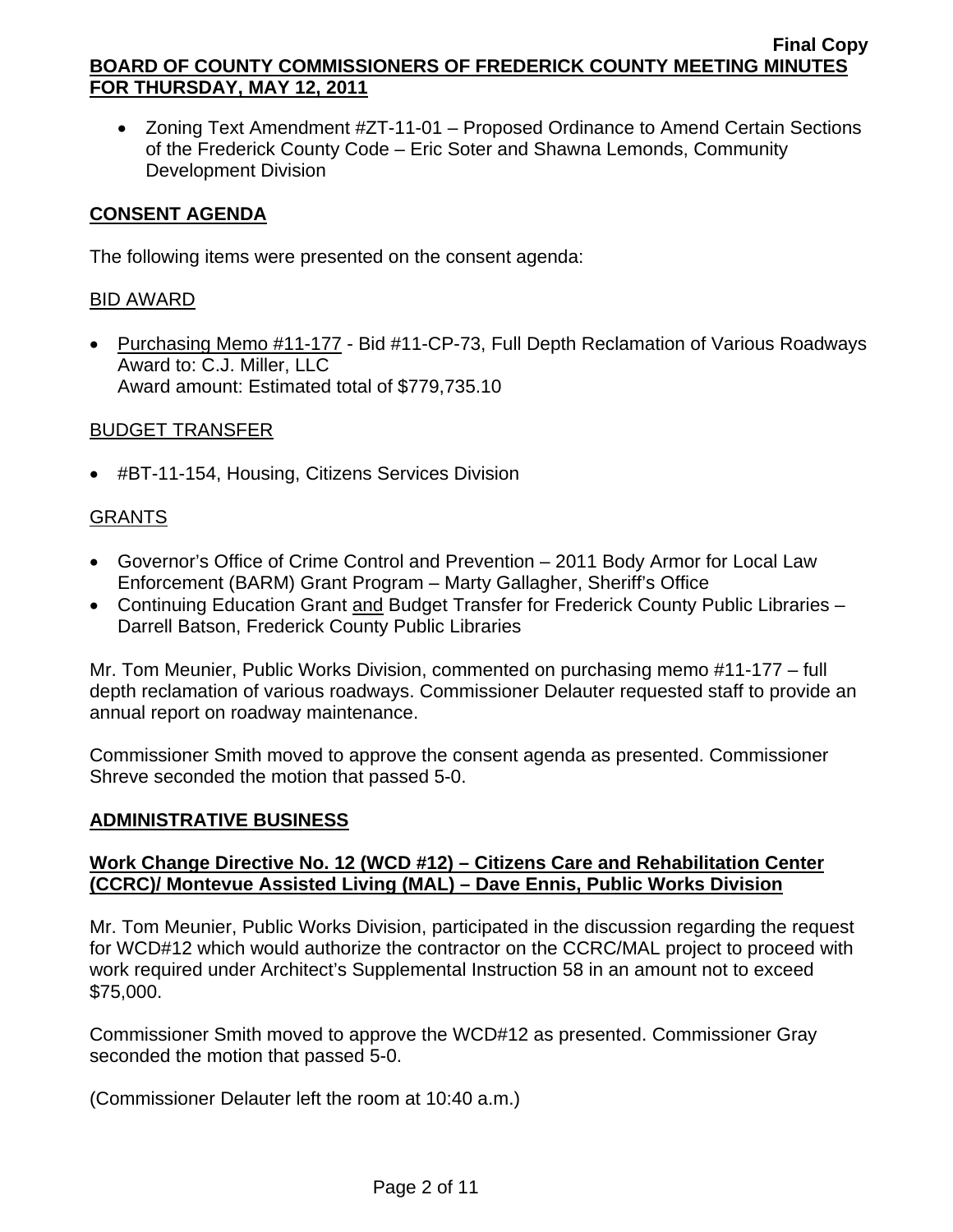# **Change Order Policy Revisions – Chuck Nipe, Public Works Division and Hal Good, Finance Division**

Mr. Nipe presented the requested revisions to the change order policy.

Commissioner Gray moved to approve the revisions as presented with an effective date of July 1, 2011. Commissioner Shreve seconded the motion that passed 4-0 with Commissioner Delauter absent.

## **Reimbursement of Permit and Inspection Fees for Carroll Manor Fire Company Station 28 – Doug Orner, Office of the County Manager and Ed Arnold, Carroll Manor Volunteer Fire Department**

Mr. Orner and Mr. Arnold presented the request from the Carroll Manor Fire Company Station for a reimbursement for fees paid in the amount of \$11,959.06 for permit and inspection fees associated with the renovations required by the county to come into compliance with water and sewer.

Mr. Mike Gastley, Finance Division, commented on the issue.

(Commissioner Delauter returned to the room at 10:50 a.m.)

Commissioner Gray moved to accept the recommendation from the Office of Volunteer Fire and Rescue Services to reimburse fees paid in the amount of \$11,959.06 to the Carroll Manor Fire Company and the associated budget transfer to take the money from the contingency fund. Commissioner Shreve seconded the motion that passed 4-0-1 with Commissioner Delauter abstained.

## **Distribution of the Senator William H. Amoss Funds to the Fire Companies – Tom Owens, Fire and Rescue Services Division and Doug Orner, Office of the County Manager**

Mr. Tom Owens and Mr. Steve Leatherman, Fire and Rescue Services Division, Mr. Mickey Fyock, Frederick County Volunteer Fire and Rescue Services Division and Mr. Mike Gastley, Finance Division, commented on the Amoss Funds.

Commissioner Young moved to approve the 2011 Amoss funds be distributed equally with half-shares to go to the substations and in 2012 the funds would be distributed equally amongst the 30 companies that show a demonstrated need with those companies dedicated for county apparatus. Commissioner Gray seconded the motion that passed 5-0.

It was indicated staff would continue to work on policies and procedures and the volunteer companies would be notified.

# **Impact Fee Annual Report – Kelly Weaver, Finance Division**

Ms. Weaver presented the report as required by the county code prior to adoption of the annual budget.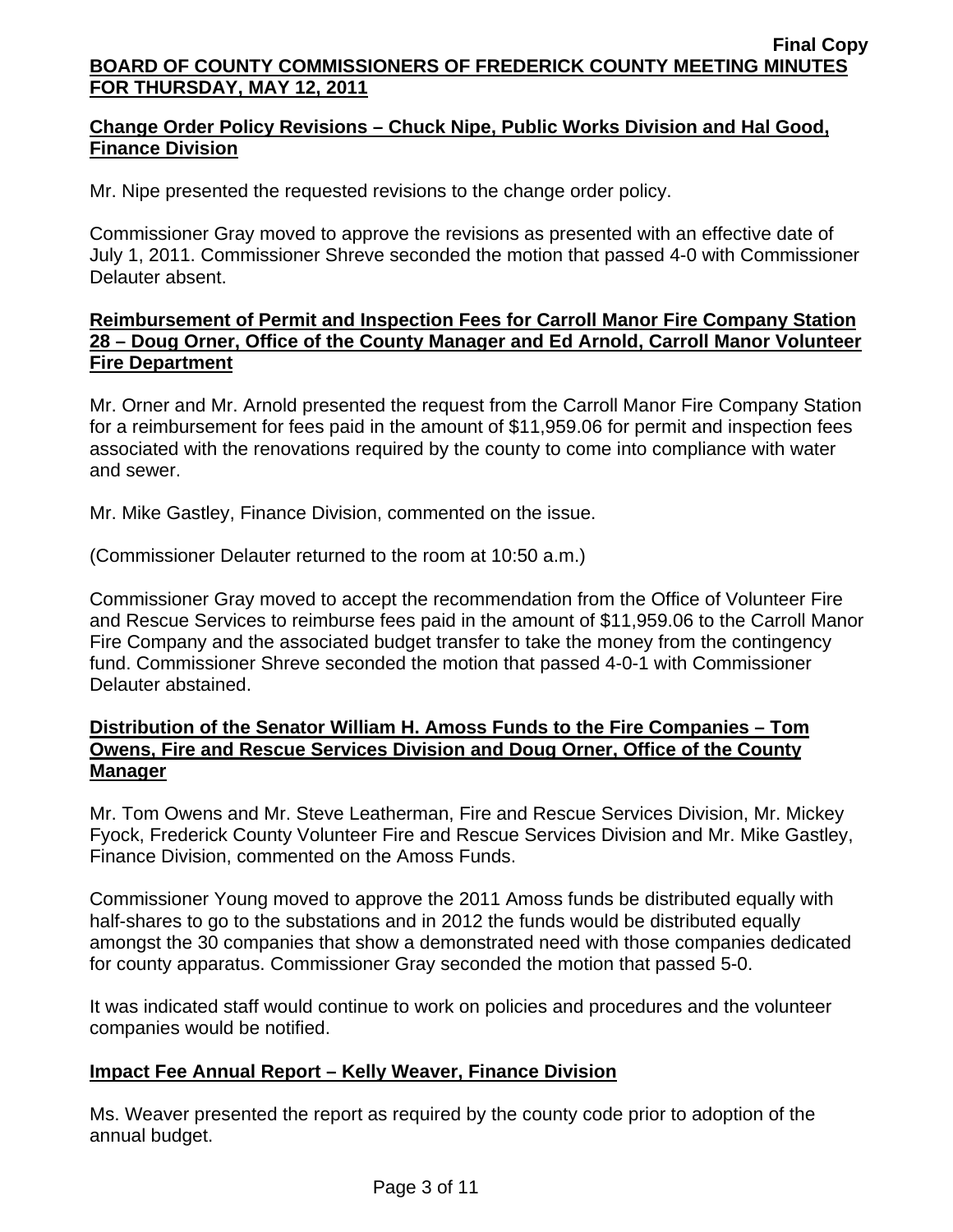No action was taken as this item was informational.

# **Finalize the FY 2012 – 2017 Capital Improvements Program and FY 2012 Capital Budget – Kelly Weaver, Finance Division**

Ms. Weaver reviewed the major changes to the CIP and Capital Budget.

Mr. Gastley, Finance Division, commented.

It was indicated staff was waiting for a final letter from the Board of Education regarding \$800,000 to be designated for a portion of the design of North Frederick Elementary School.

The FY 2012 Capital Budget and FY 2012 – 2017 CIP would be taken to adoption on June 2, 2012 as presented.

### **WORKSESSION**

### **Opening Invocation – John Mathias, Office of the County Attorney and Ragen Cherney, Office of the County Manager**

Mr. Mathias presented a briefing on the opening of a public meeting with a prayer or invocation and what policies would apply.

Public comment was heard from:

- Reverend Paul Munday, Frederick Church of the Brethren
- Rockefeller Ludwig Tugman, Pray at the Pump

Commissioner Young moved to initiate the invocation policy similar to the Chesterfield County, Virginia policy. Commissioner Shreve seconded the motion that passed 3-2 with Commissioners Smith and Gray opposed.

It was noted staff would obtain an e-mail list to contact religious leaders from the Religious Consortium.

Commissioner Young moved to modify the original motion to include Thursday meetings as well as the evening public meetings. Commissioner Shreve seconded the motion that passed 3-2 with Commissioners Smith and Gray opposed.

Staff would bring the invocation policy back to the Board at a future meeting for formal approval.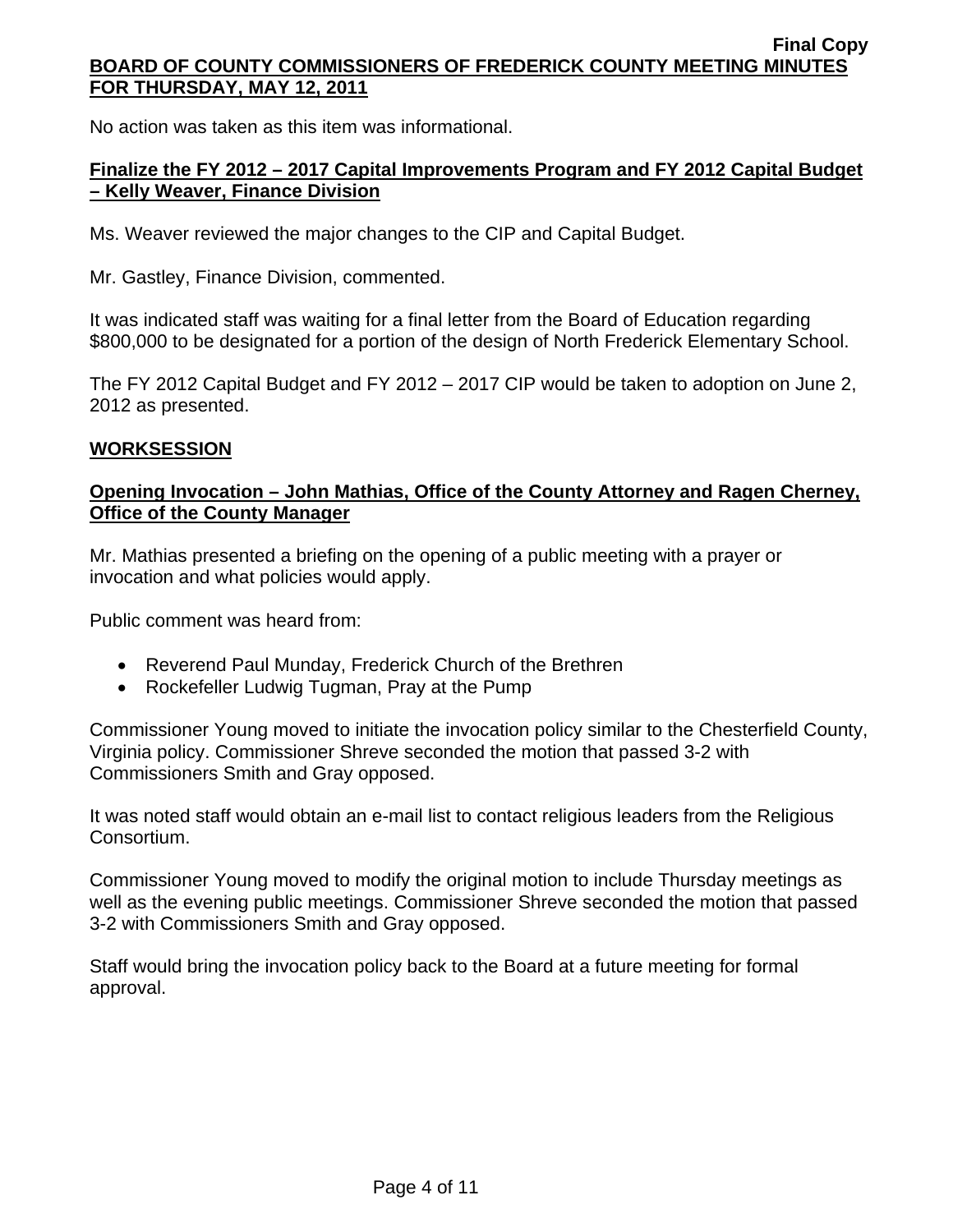## **COMMISSIONER COMMENTS**

Commissioner Young commented on the town hall meeting regarding illegal immigration to be held this evening.

Commissioner Young congratulated Dave Dunn, Assistant County Manager, on his first meeting prior to his becoming Acting County Manager.

# **PUBLIC COMMENTS**

None.

# **QUESTIONS – PRESS**

None.

### **CLOSED SESSION**

Commissioner Smith moved to go into closed session in accordance with Maryland Annotated Code State Government Article § 10-508(a) (1) To discuss: (i) The appointment, employment, assignment, promotion, discipline, demotion, compensation, removal, resignation, or performance evaluation of appointees, employees, or officials over whom it has jurisdiction; or (ii) Any other personnel matter that affects one or more specific individuals; (3) To consider the acquisition of real property for a public purpose and matters directly related thereto; (7) To consult with counsel to obtain legal advice on a legal matter; andn (8) To consult with staff, consultants, or other individuals about pending or potential litigation. Commissioner Delauter seconded the motion that passed 5-0.

### **ADJOURN**

The meeting adjourned at 1:45 p.m.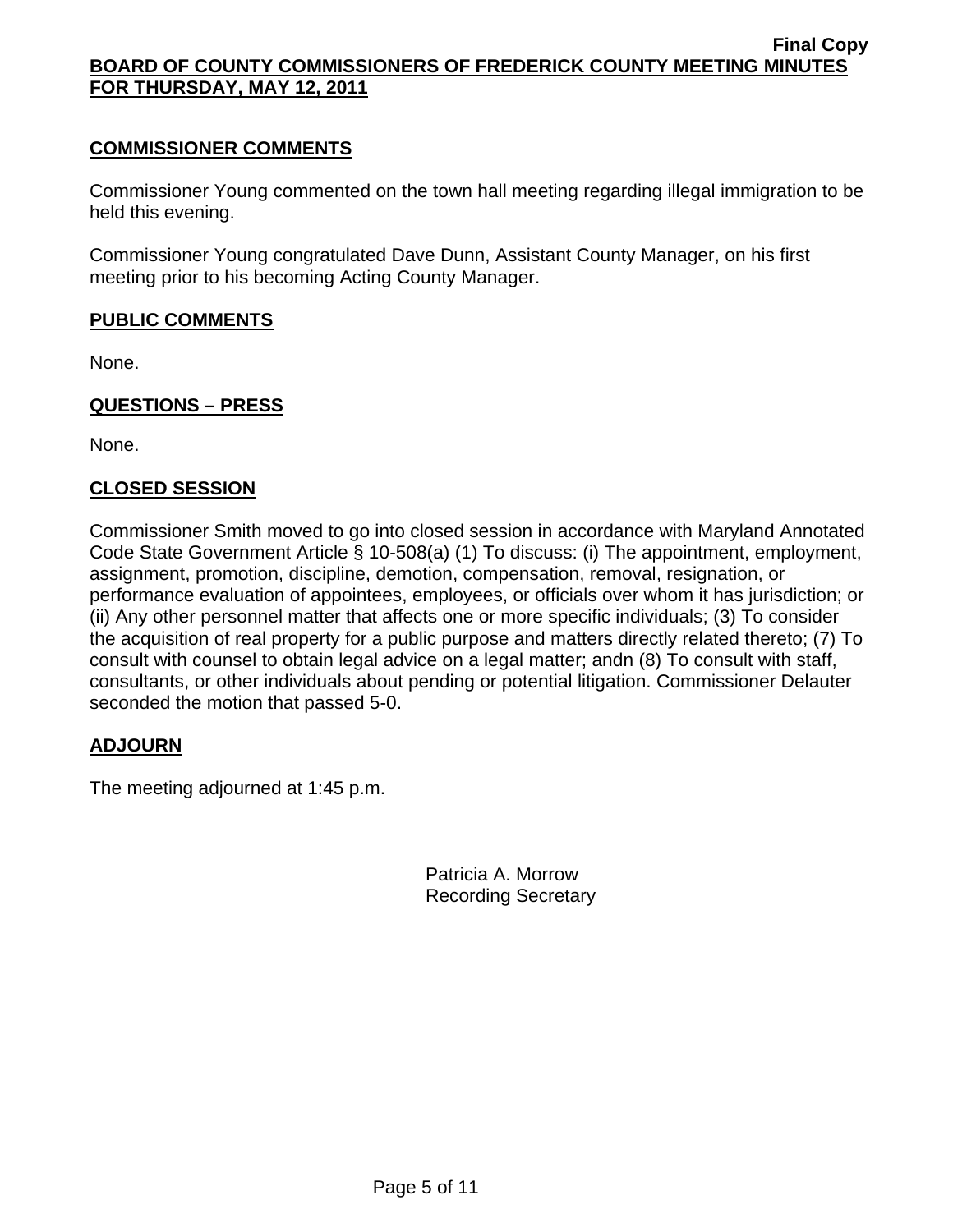# **FORM OF STATEMENT FOR CLOSING THE MEETING OF THURSDAY, MAY 12, 2011**

# **STATUTORY AUTHORITY TO CLOSE SESSION**

#### **State Government Article §10-508(a):**

(1) To discuss: (i) The appointment, employment, assignment, promotion, discipline, demotion, compensation, removal, resignation, or performance evaluation of appointees, employees, or officials over whom it has jurisdiction; or (ii) Any other personnel matter that affects one or more specific individuals.

#### **Motion:**

Commissioner Smith moved to go into closed session in accordance with Maryland Annotated Code State Government Article §10-508(a) (1) To discuss: (i) The appointment, employment, assignment, promotion, discipline, demotion, compensation, removal, resignation, or performance evaluation of appointees, employees, or officials over whom it has jurisdiction; or (ii) Any other personnel matter that affects one or more specific individuals. Commissioner Delauter seconded the motion that passed 5-0.

#### **Time and Location:**

12:50 p.m. – Third Floor Meeting Room, Winchester Hall

### **Topic to be Discussed:**

To consider a personnel appeal by a county employee.

 $\overline{a}$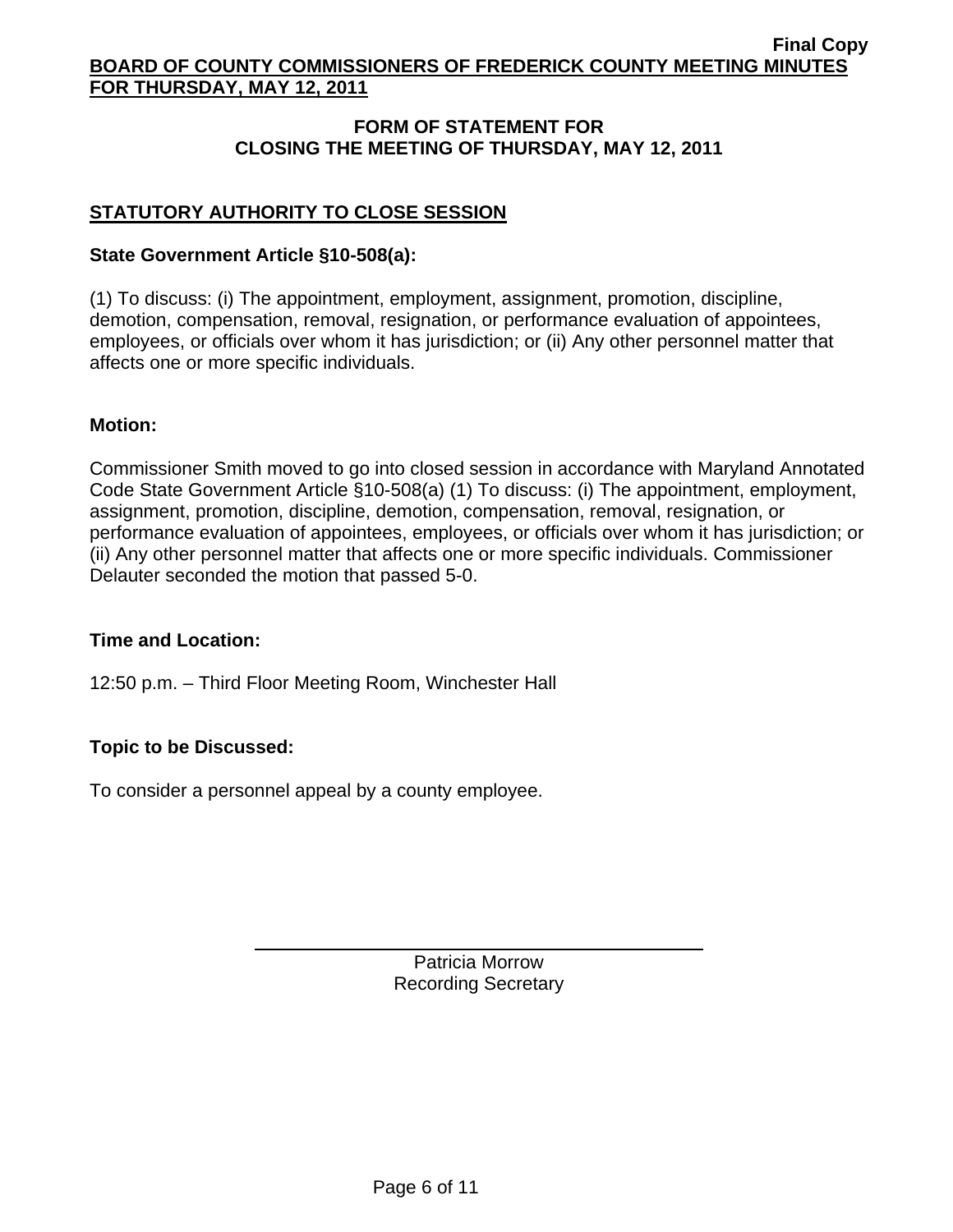### **FORM OF STATEMENT FOR MINUTES OF NEXT OPEN MEETING ON TUESDAY, MAY 17, 2011, FOLLOWING THE CLOSED MEETING OF THURSDAY, MAY 12, 2011**

# **STATUTORY AUTHORITY TO CLOSE SESSION**

### **State Government Article §10-508(a):**

(1) To discuss: (i) The appointment, employment, assignment, promotion, discipline, demotion, compensation, removal, resignation, or performance evaluation of appointees, employees, or officials over whom it has jurisdiction; or (ii) Any other personnel matter that affects one or more specific individuals.

### **Motion:**

Commissioner Smith moved to go into closed session in accordance with Maryland Annotated Code State Government Article §10-508(a) (1) To discuss: (i) The appointment, employment, assignment, promotion, discipline, demotion, compensation, removal, resignation, or performance evaluation of appointees, employees, or officials over whom it has jurisdiction; or (ii) Any other personnel matter that affects one or more specific individuals. Commissioner Delauter seconded the motion that passed 5-0.

### **Time and Location:**

12:50 p.m. – Third Floor Meeting Room, Winchester Hall

### **Others in Attendance:**

B. Stanton, J. Mathias, M. Gastley, D. Dunn and P. Morrow.

### **Topic Discussed:**

To consider a personnel appeal by a county employee.

### **Action Taken:**

The Board directed staff to deny the appeal.

 $\overline{a}$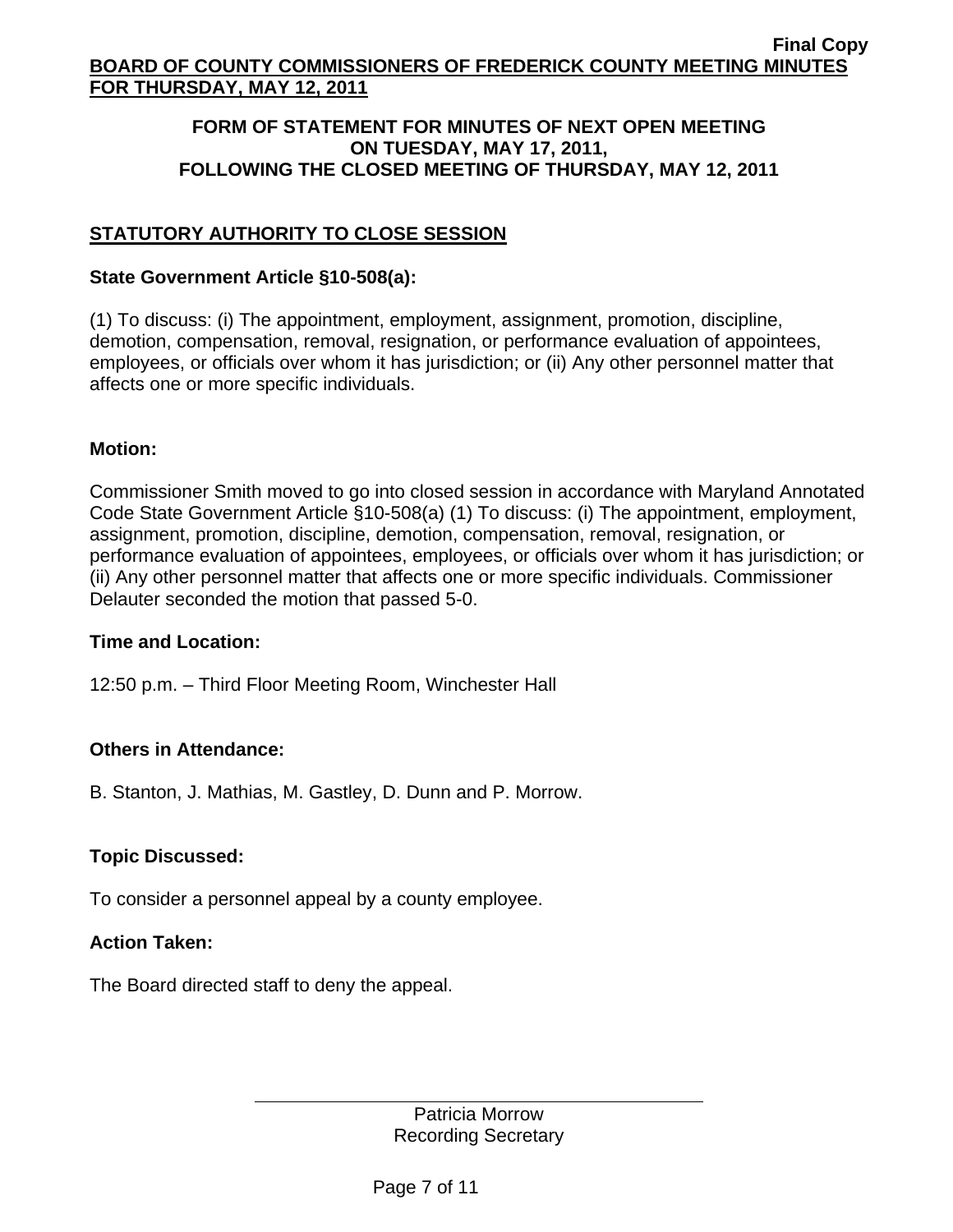# **FORM OF STATEMENT FOR CLOSING THE MEETING OF THURSDAY, MAY 12, 2011**

# **STATUTORY AUTHORITY TO CLOSE SESSION**

#### **State Government Article §10-508(a):**

(3) To consider the acquisition of real property for a public purpose and matters directly related thereto.

#### **Motion:**

Commissioner Smith moved to go into closed session in accordance with Maryland Annotated Code State Government Article §10-508(a) (3) To consider the acquisition of real property for a public purpose and matters directly related thereto. Commissioner Delauter seconded the motion that passed 5-0.

#### **Time and Location:**

12:50 p.m. – Third Floor Meeting Room, Winchester Hall

### **Topic to be Discussed:**

The acquisition of real property for county road purposes.

 $\overline{a}$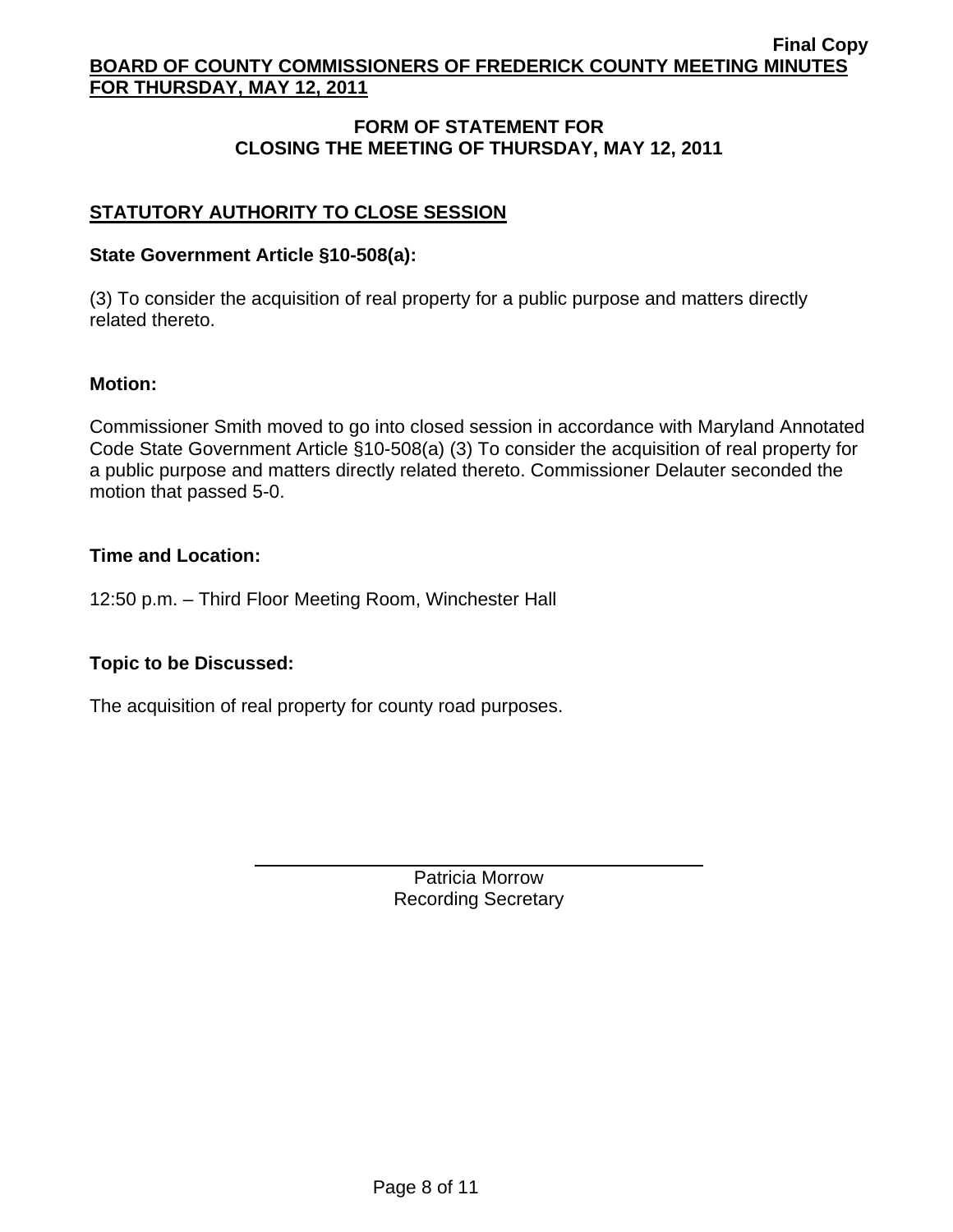#### **FORM OF STATEMENT FOR MINUTES OF NEXT OPEN MEETING ON TUESDAY, MAY 17, 2011, FOLLOWING THE CLOSED MEETING OF THURSDAY, MAY 12, 2011**

# **STATUTORY AUTHORITY TO CLOSE SESSION**

### **State Government Article §10-508(a):**

(3) To consider the acquisition of real property for a public purpose and matters directly related thereto.

#### **Motion:**

Commissioner Smith moved to go into closed session in accordance with Maryland Annotated Code State Government Article §10-508(a) (3) To consider the acquisition of real property for a public purpose and matters directly related thereto. Commissioner Delauter seconded the motion that passed 5-0.

#### . **Time and Location:**

12:50 p.m. – Third Floor Meeting Room, Winchester Hall

### **Others in Attendance:**

B. Stanton, D. Dunn, J. Mathias, M. Gastley, T. Meunier, R. McCain, C. Chamberlain, R. Shen, J. Stitt, R. Santangelo and P. Morrow.

### **Topic Discussed:**

The acquisition of real property for county road purposes.

 $\overline{a}$ 

#### **Action Taken:**

The Board gave direction to staff regarding the acquisition of property for county road purposes.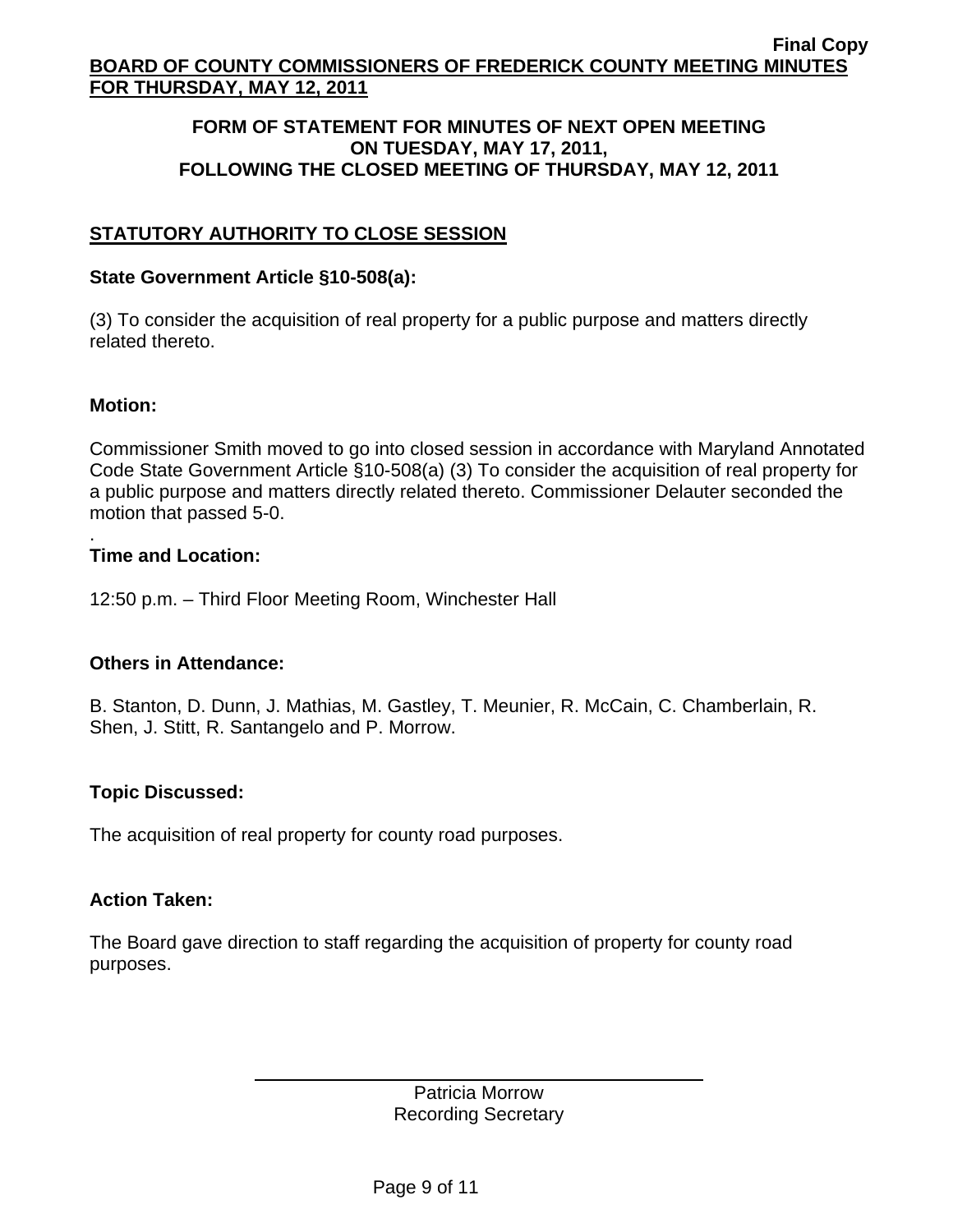# **FORM OF STATEMENT FOR CLOSING THE MEETING OF THURSDAY, MAY 12, 2011**

# **STATUTORY AUTHORITY TO CLOSE SESSION**

## **State Government Article §10-508(a):**

(7) To consult with counsel to obtain legal advice on a legal matter; and (8) To consult with staff, consultants, or other individuals about pending or potential litigation.

# **Motion:**

Commissioner Smith moved to go into closed session in accordance with Maryland Annotated Code State Government Article §10-508(a) (7) To consult with counsel to obtain legal advice on a legal matter; and (8) To consult with staff, consultants, or other individuals about pending or potential litigation. Commissioner Delauter seconded the motion that passed 5-0.

### **Time and Location:**

12:50 p.m. – Third Floor Meeting Room, Winchester Hall

# **Topic to be Discussed:**

 $\overline{a}$ 

To discuss with the county's attorneys the possible resolution of pending lawsuits. (Two items)